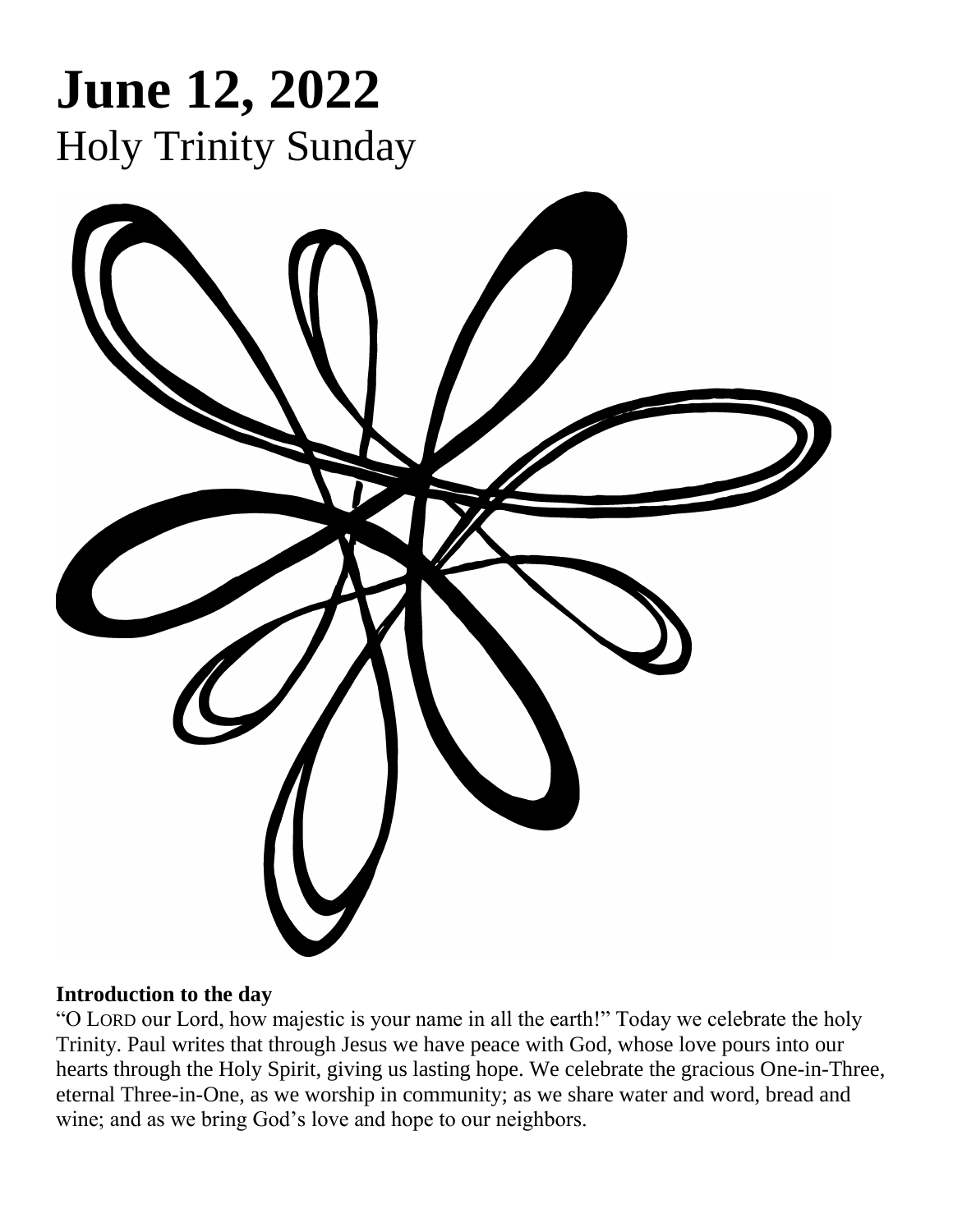### **GATHERING SONG** *Come, Thou Almighty King* **(ELW 408)**



# **PRAYER OF THE DAY**

#### Let us pray.

Almighty Creator and ever-living God: we worship your glory, eternal Three-in-One, and we praise your power, majestic One-in-Three. Keep us steadfast in this faith, defend us in all adversity, and bring us at last into your presence, where you live in endless joy and love, Father, Son, and Holy Spirit, one God, now and forever. **Amen.**

### **FIRST READING: Proverbs 8:1-4, 22-31**

A reading from Proverbs.

<sup>1</sup>Does not wisdom call,

and does not understanding raise her voice?

 $2$ On the heights, beside the way,

at the crossroads she takes her stand;

<sup>3</sup>beside the gates in front of the town,

at the entrance of the portals she cries out:

<sup>4"</sup>To you, O people, I call,

and my cry is to all that live.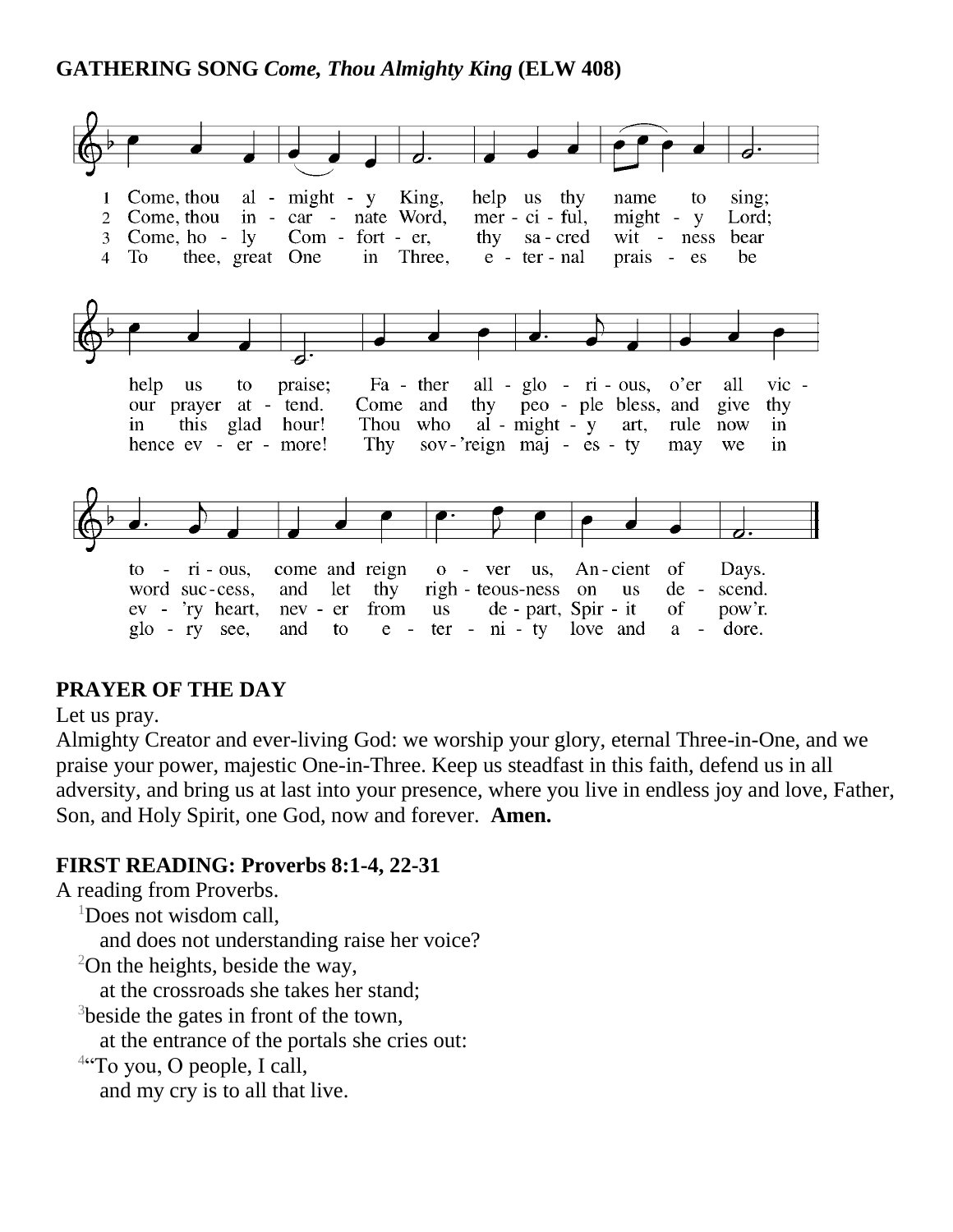<sup>22</sup>The LORD created me at the beginning of his work, the first of his acts of long ago. <sup>23</sup>Ages ago I was set up, at the first, before the beginning of the earth. <sup>24</sup>When there were no depths I was brought forth, when there were no springs abounding with water. <sup>25</sup>Before the mountains had been shaped, before the hills, I was brought forth—  $^{26}$ when he had not yet made earth and fields, or the world's first bits of soil. <sup>27</sup>When he established the heavens, I was there, when he drew a circle on the face of the deep,  $28$  when he made firm the skies above. when he established the fountains of the deep, <sup>29</sup>when he assigned to the sea its limit, so that the waters might not transgress his command, when he marked out the foundations of the earth.  $30$ then I was beside him, like a master worker; and I was daily his delight, rejoicing before him always,  $31$ rejoicing in his inhabited world and delighting in the human race." The word of the Lord. **Thanks be to God.**

### **PSALM: Psalm 8**

 $1$ O LORD our Lord.

how majestic is your name in **<sup>|</sup>** all the earth!—

<sup>2</sup>**you whose glory is chanted above the heavens out of the mouths of infants and** 

**children; you have set up a fortress against your enemies, to silence the foe <sup>|</sup> and avenger.**

<sup>3</sup>When I consider your heavens, the work of your fingers,

the moon and the stars you have set in their courses,

<sup>4</sup>**what are mere mortals that you should be mindful of them,**

#### **human beings that you should care for them?**

<sup>5</sup>Yet you have made them little less than divine; with glory and honor you crown them.

<sup>6</sup>**You have made them rule over the works of your hands;**

- **you have put all things under their feet:**
- <sup>7</sup>all <sup>|</sup> flocks and cattle, even the wild beasts of the field,

8 **the birds of the air, the fish of the sea,**

- **and whatever passes along the paths of the sea.**
- <sup>9</sup>O LORD our Lord, how majestic is your name in **<sup>|</sup>** all the earth!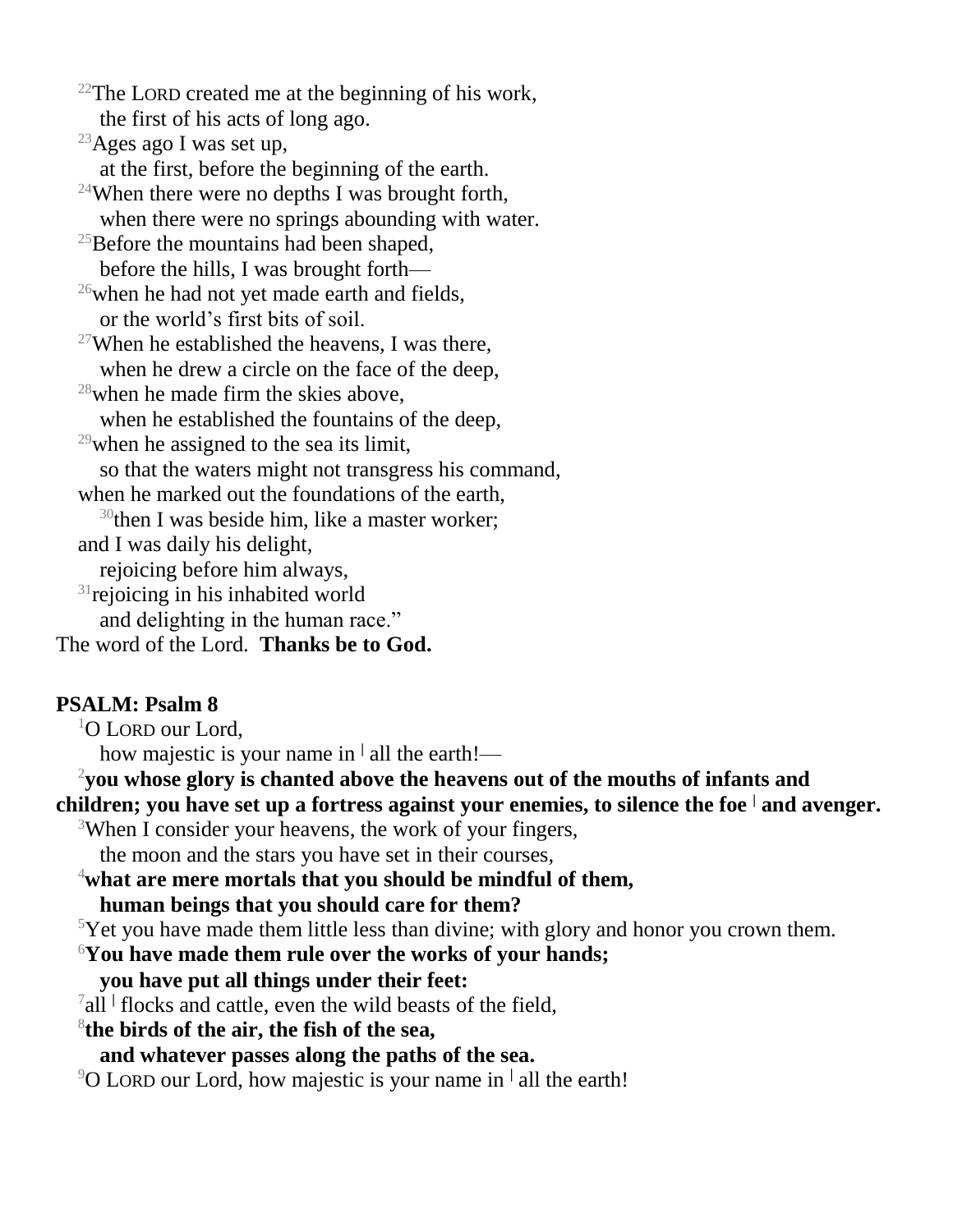### **SECOND READING: Romans 5:1-5**

A reading from Romans.

<sup>1</sup>Therefore, since we are justified by faith, we have peace with God through our Lord Jesus Christ,  $2$ <sup>t</sup>hrough whom we have obtained access to this grace in which we stand; and we boast in our hope of sharing the glory of God.  $3$ And not only that, but we also boast in our sufferings, knowing that suffering produces endurance, <sup>4</sup>and endurance produces character, and character produces hope, <sup>5</sup> and hope does not disappoint us, because God's love has been poured into our hearts through the Holy Spirit that has been given to us.

The word of the Lord. **Thanks be to God.**

### **GOSPEL: John 16:12-15**

# The holy gospel according to John. **Glory to you, O Lord.**

[Jesus said,]  $12\text{°}$  still have many things to say to you, but you cannot bear them now.  $13\text{W}$ hen the Spirit of truth comes, he will guide you into all the truth; for he will not speak on his own, but will speak whatever he hears, and he will declare to you the things that are to come. <sup>14</sup>He will glorify me, because he will take what is mine and declare it to you. <sup>15</sup>All that the Father has is mine. For this reason I said that he will take what is mine and declare it to you." The gospel of the Lord. **Praise to you, O Christ.**

# **HYMN OF THE DAY** *Source and Sovereign, Rock and Cloud* **(ACS 947)**

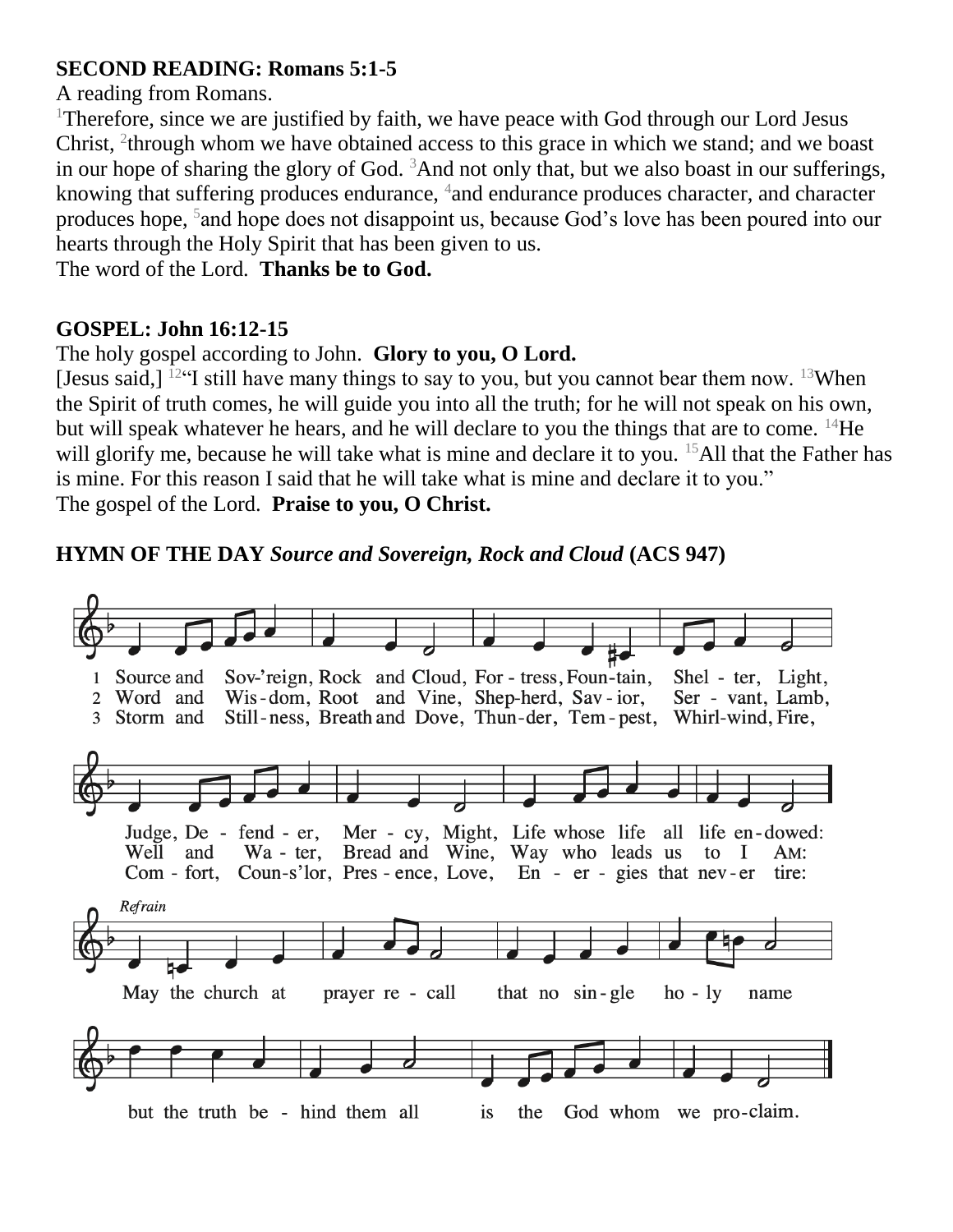### **PRAYERS OF INTERCESSION**

United in Christ and guided by the Spirit, we pray for the church, the creation, and all in need.

### *A brief silence.*

One God, giver of life, you established peace through your Son and gave your church the hope of sharing in your glory. Enliven us by your Spirit to speak and act in love for the sake of the world. God of grace,

### **hear our prayer.**

Creator of all, you rejoice in creation and have given humankind responsibility for the works of your hands. Instill in everyone your Spirit of care for the earth, especially in areas threatened by ecological devastation (*areas may be named*). God of grace, **hear our prayer.**

Loving Redeemer, you delight in the human race. Move the hearts of world leaders to seek wisdom, speak truth, and care for all endangered by poverty, prejudice, or violence. Further the work of international collaboration and peacemaking. God of grace, **hear our prayer.**

Abiding Comforter, you call out to all who live. Restore severed relationships and protect children who lack trustworthy caregivers. Grant hope to those who are experiencing fear, pain, or grief (*especially*). God of grace, **hear our prayer.**

Holy Three, you are community and you create community. Build up ministries that support those who are isolated or lonely. Give endurance as we nurture vital relationships in our congregation and beyond. God of grace, **hear our prayer.** *Here other intercessions may be offered.*

Holy God, we remember your saints for their strong faith and witness, even unto death (*especially the Emanuel Nine, whom we commemorate this week*). Console grieving families. Stir up in us the resolve to end the sin of white supremacy and pursue the courageous path of justice. God of grace, **hear our prayer.**

God of every time and place, in Jesus' name and filled with your Holy Spirit, we entrust these spoken prayers and those in our hearts into your holy keeping. **Amen.**

### **TRINITY PREFACE**

It is indeed right, our duty and our joy, that we should at all times and in all places give thanks and praise to you, almighty and merciful God.

You reveal your glory as the glory of the Father, the Son, and the Holy Spirit:

equal in majesty, undivided in splendor, one Lord, one God,

ever to be adored in your eternal glory.

And so, with all the choirs of angels, with the church on earth and the hosts of heaven, we praise your name and join their unending hymn:

### **ANNOUNCEMENTS**

Pr. Alena will be doing Continuing Education all week. No meetings or Bible studies. Next Sunday – Lay Led worship